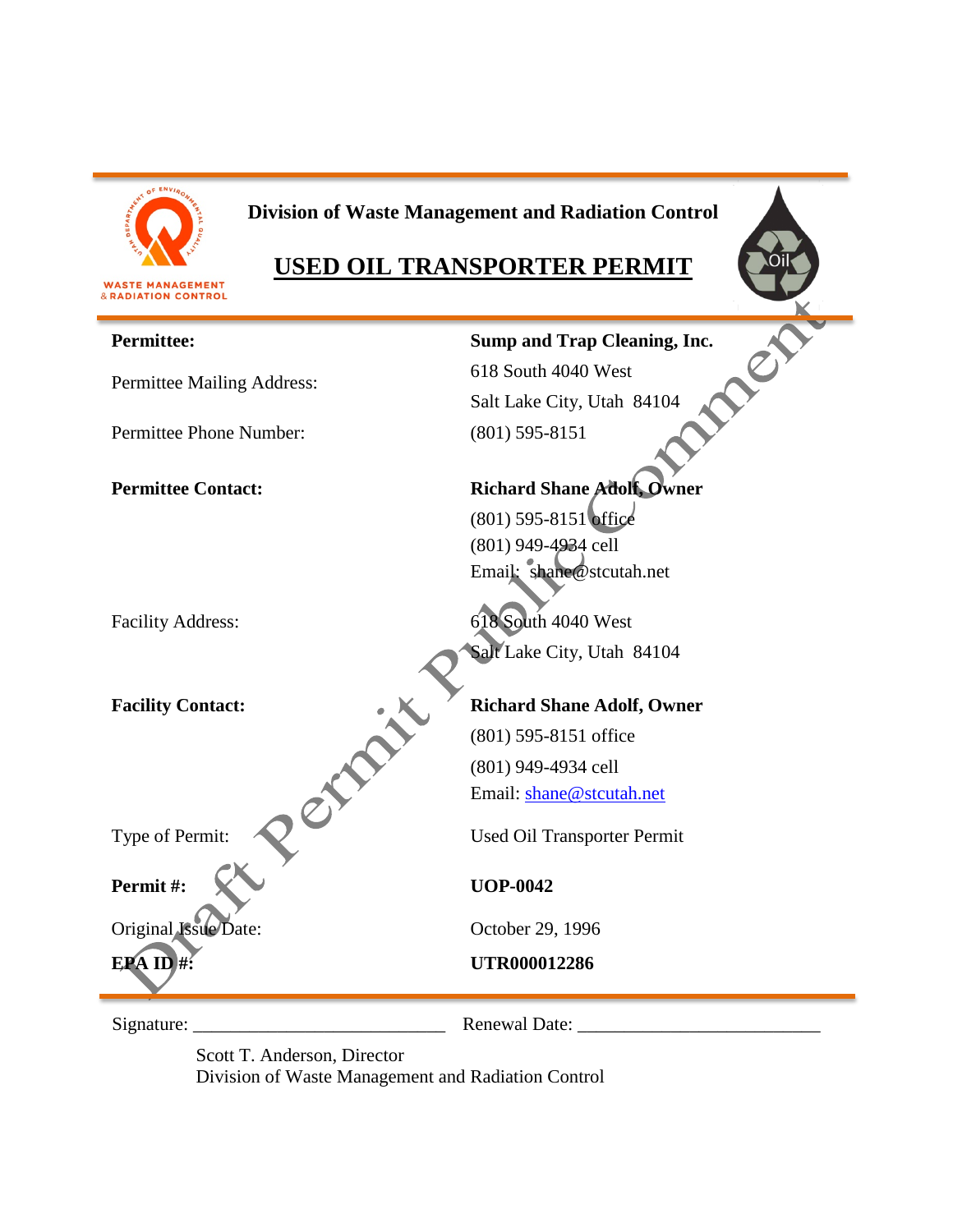### **I.A. Effect of Permit**

- I.A.1. Sump and Trap Cleaning, Inc. (hereafter referred to as "Permittee") is hereby authorized to operate as a used oil transporter in accordance with all applicable requirements of R315-15 of the Utah Administrative Code and of the Used Oil Management Act (the Act) 19-6-701 et. seq., Utah Code Annotated and this Permit.
- I.A.2. This Permit shall be effective for a term not to exceed ten years in accordance with the requirements of R315-15-15 of the Utah Administrative Code. This Permit shall be reviewed by the Director five years after the date of issuance or when the Director determines that the Permit requires review.
- I.A.3. Attachments incorporated by reference are enforceable conditions of this Permit, as are documents incorporated by reference into the attachments. Language in Conditions I and II supersedes any conflicting language in the attachments or documents incorporated into the attachments.

### **I.B. Permit Revocation**

I.B.1. Violation of any permit condition or failure to comply with any provision of the applicable statutes and rules may be grounds for enforcement actions, including revocation of this Permit. The Director shall notify the Permittee in writing of his intent to revoke this Permit.

### **I.C. Permit Modification**

- I.C.1. The Permittee may request modifications to any item or activity covered by this Permit by submitting a written permit modification request to the Director. If the Director determines the modification request is substantive, a public hearing, a 15-day public comment period or both may be required before the modification request may be determined. Implementing a substantive modification prior to the Director's written approval constitutes a violation of the Permit and may be grounds for enforcement action or permit revocation.
- I.C.2. The Permittee shall notify the Director in writing of any non-substantive changes, such as changes to the contact person, within 20 days of the change.
- I.C.3. The Director may modify this Permit as necessary to protect human health and the environment, because of statutory or regulatory changes or because of operational changes affecting this Permit.

## **I.D. Spill Prevention**

I.D.1. The Permittee shall maintain and operate all used oil transportation vehicles and associated equipment to minimize the possibility of fire, explosion or sudden or nonsudden release of used oil to the air, ground, soil, surface and groundwater and sewer systems.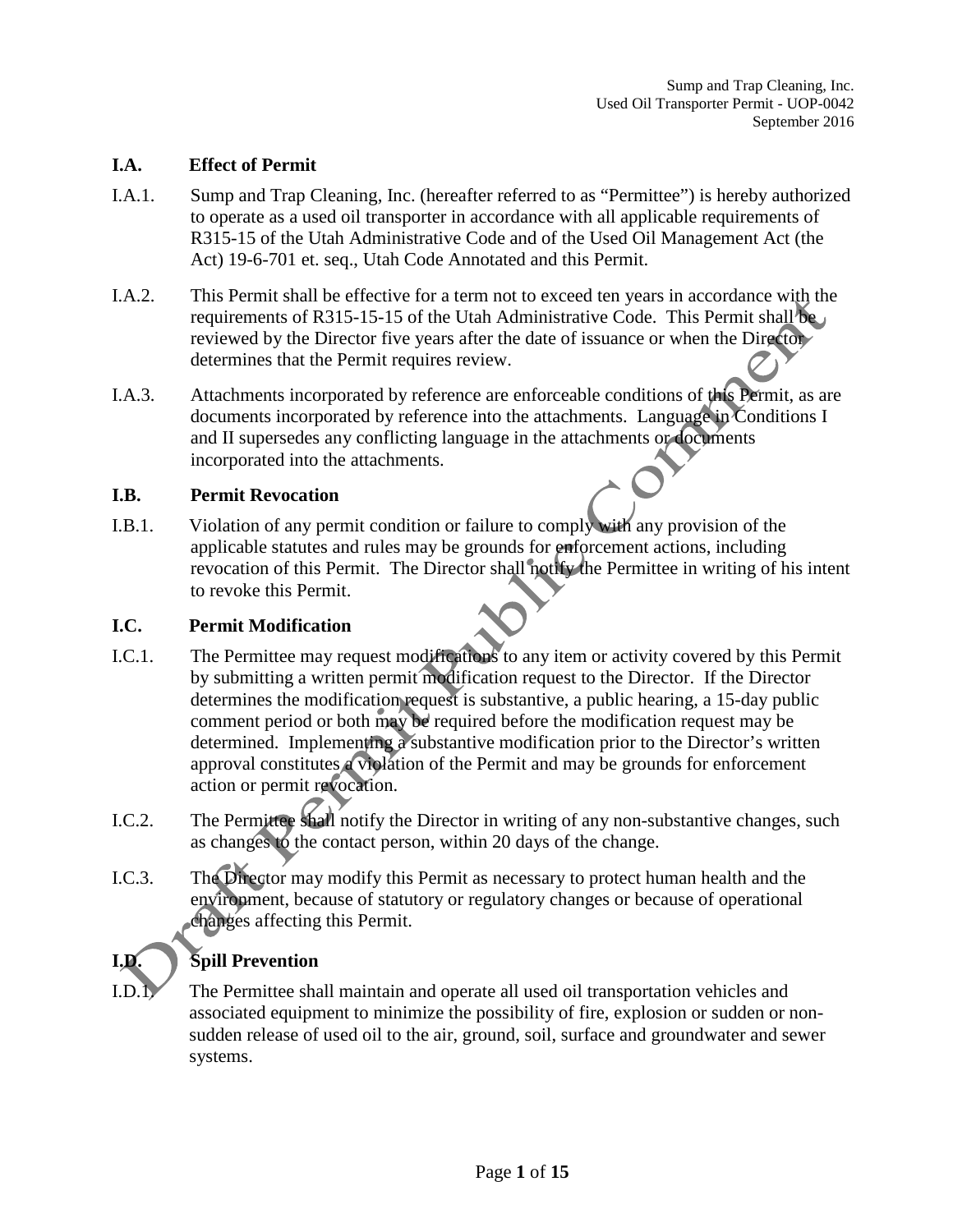### **I.E. Record Retention**

- I.E.1. The Permittee shall maintain all applicable used oil records required by R315-15 of the Utah Administrative Code and this Permit at the Permittee's facility located at 618 South 4040 West, Salt Lake City, Utah.
- I.E.2. All records shall be readily accessible for review by representatives of the Director. Records may be in a hard copy or electronic format. Records shall be maintained for a minimum of three years.

### **I.F. Tracking**

- I.F.1. The Permittee shall keep written transportation records for both the collection and delivery of used oil. Collection and delivery records may be a log, invoice, manifest, bill of lading or other shipping document.
- I.F.2. For collections, the records shall include the Permittee's name, address, EPA identification number, the facility's vehicle identification number, driver name, date of collection, the volume of used oil collected and the type of collection (i.e., bulk oil in tankers or containerized, specifying container types and numbers). Additionally, the used oil records shall include the generator's, transporter's, transfer facility's, off specification burner's or processor's name and signature (dated upon receipt), address and EPA identification number.
- I.F.3. The halogen content from screening tests or analytical laboratory testing shall be documented on the used oil record/bill of lading at each used oil collection location prior to loading for transportation.
- I.F.4. The Permittee shall record the PCB concentration based on analytical results of used transformer oil prior to collection/transport in accordance with Condition II.F.
- I.F.5. The delivery records shall include the Permittee's name, address, EPA identification number, vehicle identification number, driver name, date of delivery, the volume of used oil delivered and the type of delivery (i.e., bulk oil in tankers or containerized, specifying container types and numbers). Additionally, the used oil records shall include the receiving transfer facility's, off-specification burner's, processor's or other transporter's name and signature (dated upon receipt), address and EPA identification number.
- I.F.6. The Permittee shall create a new delivery record for internal transfers between the Permittee's transportation vehicles.

### **I.G. Sampling and Analyses**

I.G.1. The Permittee shall follow all sampling and analytical procedures in Conditions II.D through II.F, when conducting used oil sampling and analytical testing to meet the requirements of R315-15 of the Utah Administrative Code and this Permit.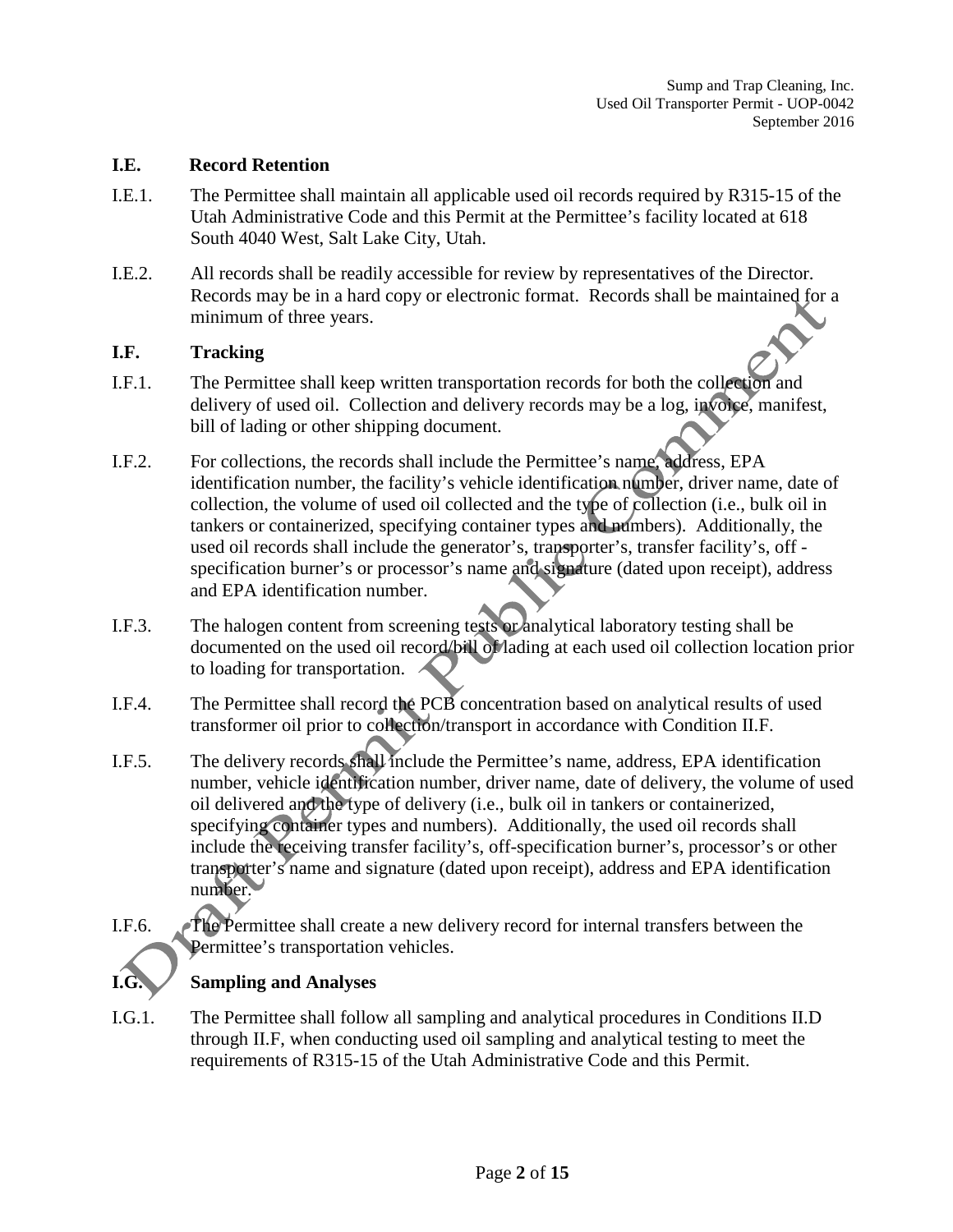### **I.H. Waste Management**

- I.H.1. Used oil that has been mixed with hazardous waste as defined by R315-261 of the Utah Administrative Code or PCBs as defined by R315-301-2(53) of the Utah Administrative Code shall no longer be managed as used oil and shall be subject to applicable hazardous waste and PCB-contaminated waste rules.
- I.H.2. Used oil shall not be stored in tanks, containers or storage units that previously stored hazardous waste unless these tanks, containers and storage units have been cleaned in accordance with R315-261-7 of the Utah Administrative Code.
- I.H.3. The Permittee shall not place, manage, discard or otherwise dispose of used oil in any manner other than specified in R315-15-1.3 of the Utah Administrative Code.

### **I.I. Waste Disposal**

- I.I.1. The Permittee shall document and maintain records showing proper characterization, handling and disposal for used oil related wastes, including oily wastewater.
- I.I.2. The Permittee shall properly characterize used oil related wastes to determine if the wastes are hazardous or non-hazardous in accordance with R315-15-8 of the Utah Administrative Code. All wastes generated during used oil operations shall be handled in accordance with this Permit and R315-15 of the Utah Administrative Code. The wastes shall be taken to an appropriate facility permitted to handle the type of waste generated.

### **I.J**. **Used Oil Storage**

- I.J.1. The Permittee shall not store used oil longer than 24 hours without first obtaining a transfer facility or processor permit for that storage location. This includes storing used oil in vehicles at loading and unloading docks and parking areas.
- I.J.2. The Permittee shall notify the Director if the 24-hour storage is exceeded due to mechanical failure of the Permittee's transportation vehicle prior to exceeding the 24hour storage requirement.

### **I.K. Liability and Financial Requirements**

I.K.1. The Permittee shall procure and maintain general liability and sudden used oil thirdparty environmental pollution liability coverage for the Permittee's operations as required by R315-15-10 of the Utah Administrative Code.



The Permittee shall provide documentation of financial responsibility, environmental pollution legal liability and general liability coverage annually to the Director for review and approval by March 1 of each reporting year or upon request by the Director.

I.K.3. The Permittee shall notify the Director immediately of any changes to the extent and type of liability coverage in accordance with R315-15-10 of the Utah Administrative Code.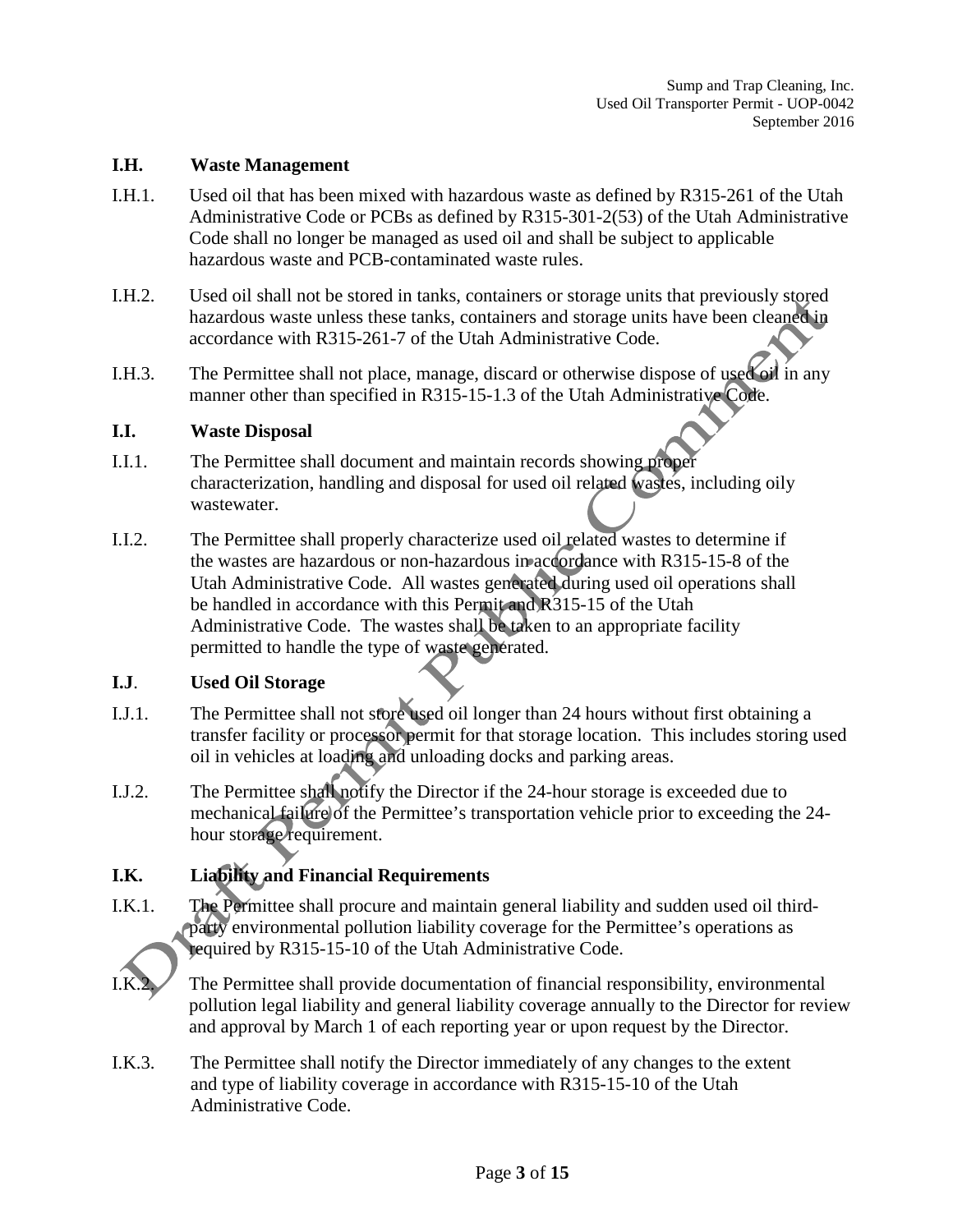### **I.L. Used Oil Handler Certificate**

I.L.1. In accordance with R315-15-4.1 of the Utah Administrative Code, the Permittee shall not operate as a used oil transporter without obtaining annually a Used Oil Handler Certificate from the Director. The Permittee shall pay a used oil handler fee, pursuant to Utah Code 63J-1-504, by December 31 of each calendar year to receive certification for the upcoming calendar year.

### **I.M. Inspection and Inspection Access**

- I.M.1. Any duly authorized employee of the Director may, at any reasonable time and upon presentation of credentials, have access to and the right to copy any records relating to used oil and to inspect, audit or sample. The employee may also make record of the inspection by photographic, electronic, audio, video or any other reasonable means to determine compliance.
- I.M.2. In addition, the authorized employees may collect soil, groundwater or surface water samples to evaluate the facility's compliance.
- I.M.3. Failure to allow reasonable access to the property by an authorized employee may constitute "denial of access" and may be grounds for enforcement action or permit revocation.

### **I.N. Annual Report**

I.N.1. As required by R315-15-13.4 of the Utah Administrative Code, the Permittee shall prepare and submit an Annual Report of its used oil activities for the calendar year to the Director by March 1 of the year following the reported activity (Form UO 004 (Annual Report for Used Oil Transporter Facility). The Annual Report shall also include all financial assurance documentation required by Form UO 004.

### **I.O. Other Laws**

I.O.1. Nothing in this Permit shall be construed to relieve the Permittee of his obligation to comply with any Federal, State or local law.

### **I.P. Enforceability**

I.P.1. Violations documented through the enforcement process pursuant to Utah Code Annotated 19-6-112 may result in penalties in accordance with R315-102 of the Utah Administrative Code.

### **Effective Date**

I.Q.1. The permit is effective on the date of signature by the Director.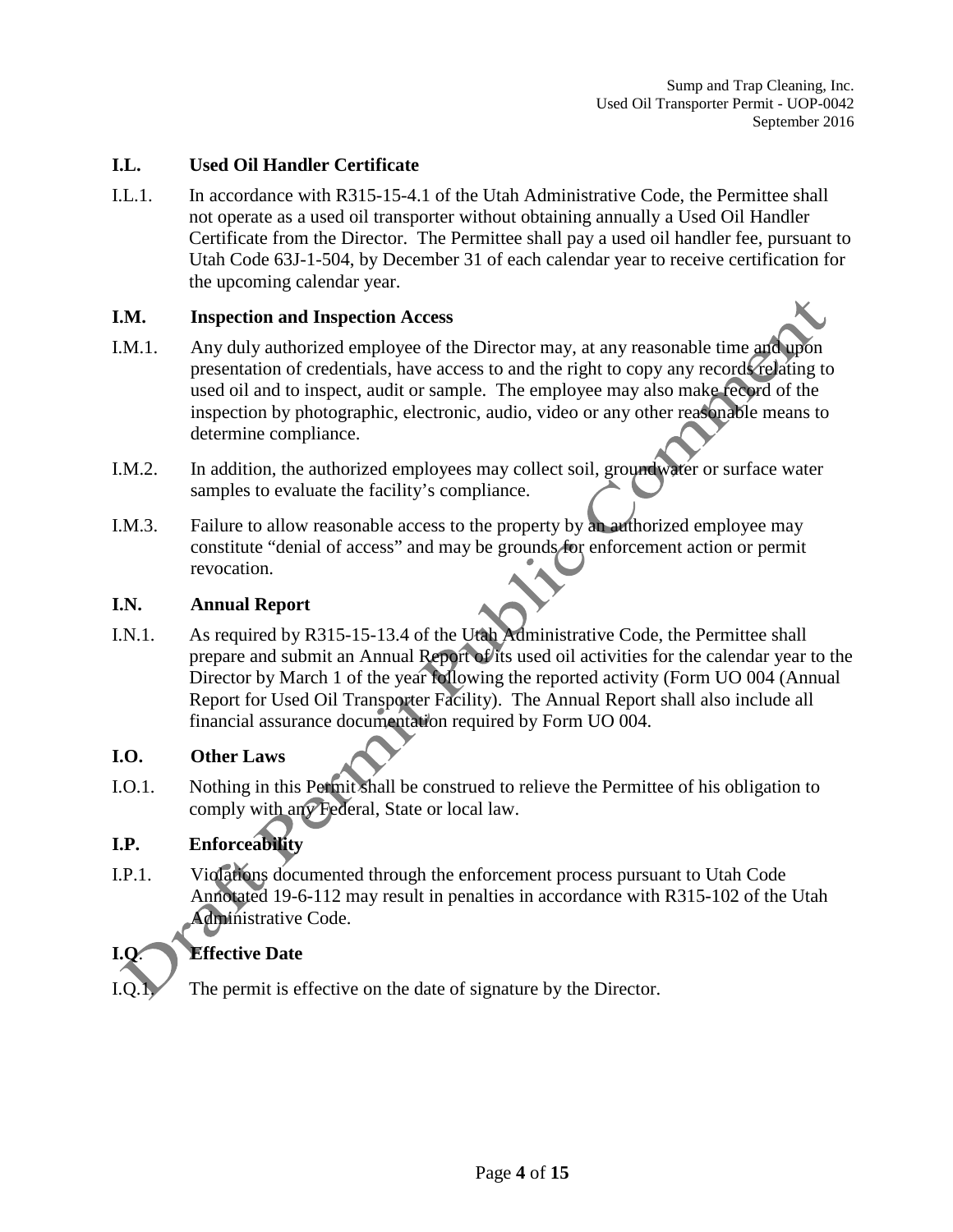### **II.A. Transportation Operations**

- II.A.1. The Permittee is authorized to transport used oil and deliver the used oil to another permitted transporter, transfer facility, processor and re-refiners or used oil burners in accordance with R315-15-4.4 of the Utah Administrative Code.
- II.A.2. Used oil recovered from oily water shall be managed as used oil in accordance with R315-15 of the Utah Administrative Code and this Permit.
- II.A.3. The Permittee shall only accept used oil or oily water, subject to R315-15 of the Utah Administrative Code that has halogen concentrations less than 1,000 ppm unless rebutted in accordance with Condition II.G.
- II.A.4. The Permittee shall comply with TSCA regulations when transporting used oil with PCB concentrations greater than or equal to 50 mg/kg.

### **II.B. Transport Vehicle Requirements**

II.B.1. The Permittee shall only transport used oil in the types of vehicles listed in Table II.B.

|  |  | <b>Table II.B: Vehicle Description</b> |
|--|--|----------------------------------------|
|--|--|----------------------------------------|

| <b>Type of Vehicle</b> | <b>Used Oil Capacity (gallons)</b> |  |
|------------------------|------------------------------------|--|
| Truck/Tanker vacuum    | 2,200                              |  |
| Truck/Tanker vacuum    | 900                                |  |
| Truck/Tanker vacuum    | 3,000                              |  |
| Truck/Tanker vacuum    | 3,790                              |  |
| Cargo Van              | 1,500                              |  |

- II.B.2. All used oil transport vehicles operated by the Permittee shall have the words "USED OIL" on both sides of the transport vehicle in a contrasting color that is distinguishable from the background color and at least three inches tall. These designations shall be in place at all times the transport vehicle is transporting or storing used oil.
- II.B.3. All Permittee's vehicles which transport used oil shall have a copy of the Permittee's Used Oil Emergency Spill Plan (Attachment 3) maintained in the vehicle at all times.
- II.B.4. The Permittee shall maintain Emergency Spill Cleanup materials in all vehicles used to transport used oil as specified in Condition II.I of this Permit.

### **II.C. Used Oil Loading and Unloading Requirements**

- II.C.1. The Permittee shall secure the vehicle by positioning wheel chocks and applying the emergency brakes before loading or unloading used oil.
- II.C.2. The Permittee shall inspect all used oil collection equipment, if applicable (e.g., vehicles and associated pumping equipment) for any damage prior to use.
- II.C.3. The Permittee shall place buckets or other containers under piping connections to collect drips of used oil during loading and unloading operations.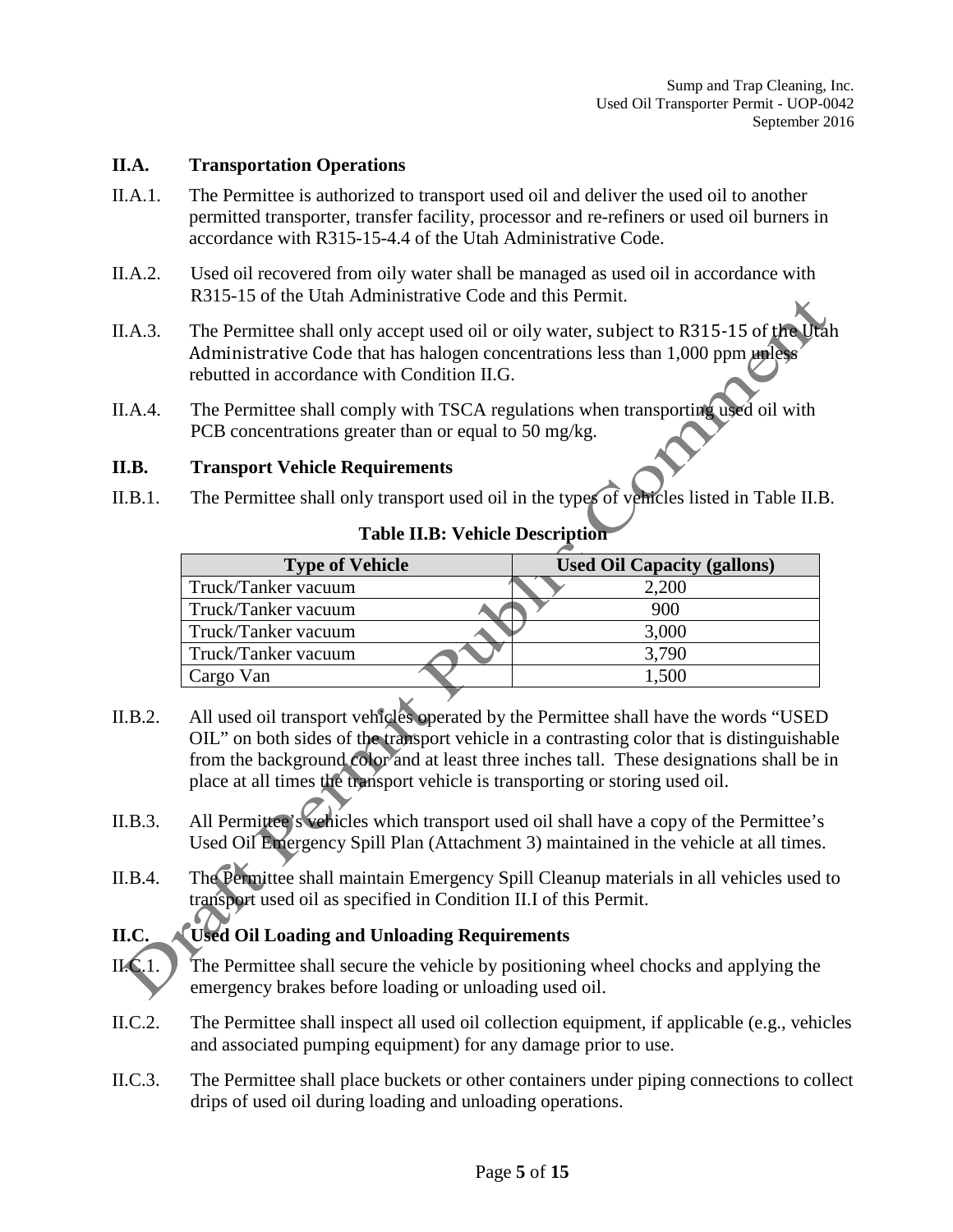- II.C.4. The Permittee shall ensure the amount of used oil to be loaded into the transport vehicle will not exceed the carrying capacity. The Permittee shall utilize a calibrated gauging instrument to measure used oil volume in each collection vehicle/tanker.
- II.C.5. The Permittee is not authorized to perform used oil rail car transfers.

### **II.D. Used Oil Sample Collection**

- II.D.1. The Permittee shall ensure a representative sample is collected from tanks, totes, limitums or other containers, if required, using sampling method in accordance with the procedures in Attachment 1. Sampling personnel shall be trained on appropriate sampling methods for each type of container and matrix.
- II.D.2. Drums or containers of used oil from different sources or processes shall be sampled individually at each generator's facility.
- II.D.3. Composite sampling is only allowed for a maximum of 500 gallons from containers of used oil that are generated from the same source or process at each generator's facility.

### **II.E. Halogen Verification Methods**

- II.E.1. Halogen Field Screening Methods
- II.E.1.a. The Permittee shall screen for halogens in the field, prior to acceptance or delivery of used oil or oily waste water subject to R315-15 of the Utah Administrative Codes as specified in Condition II.E.
- II.E.1.b. The Permittee shall screen the generator's used oil to verify halogen concentration, when applicable, using a halogen field screening method in accordance with the following requirements:  $\bullet$
- II.E.1.b.i. Used oil that contains less than 20% water shall be screened for halogens with a CLOR-D-TECT® halogen test kit (EPA Method 9077).
- II.E.1.b.ii. Used oil that contains between 20% and 70% water shall be screened for halogens with a HYDROCLOR- $Q^{\circledast}$  test kit. The resulting halogen concentration must be corrected using the following conversion formula to calculate true halogen concentration.

*True Halogen Concentration = Reading Syringe + [(10 + ml oil in sample)/10]*

**Example**: sample contains 6 ml water and 4 ml oil (60% water) and the syringe reading is 2,000 ppm, then the true concentration is:

*2,000 ppm [(10 + 4)/10] = 2,800 ppm*

II.E.1.b.iii. Used oil that contains greater than 70% water shall be screened for halogens with a  $HYDROCLOR-Q<sup>®</sup>$  test kit. Correction of the halogen screening results is not required.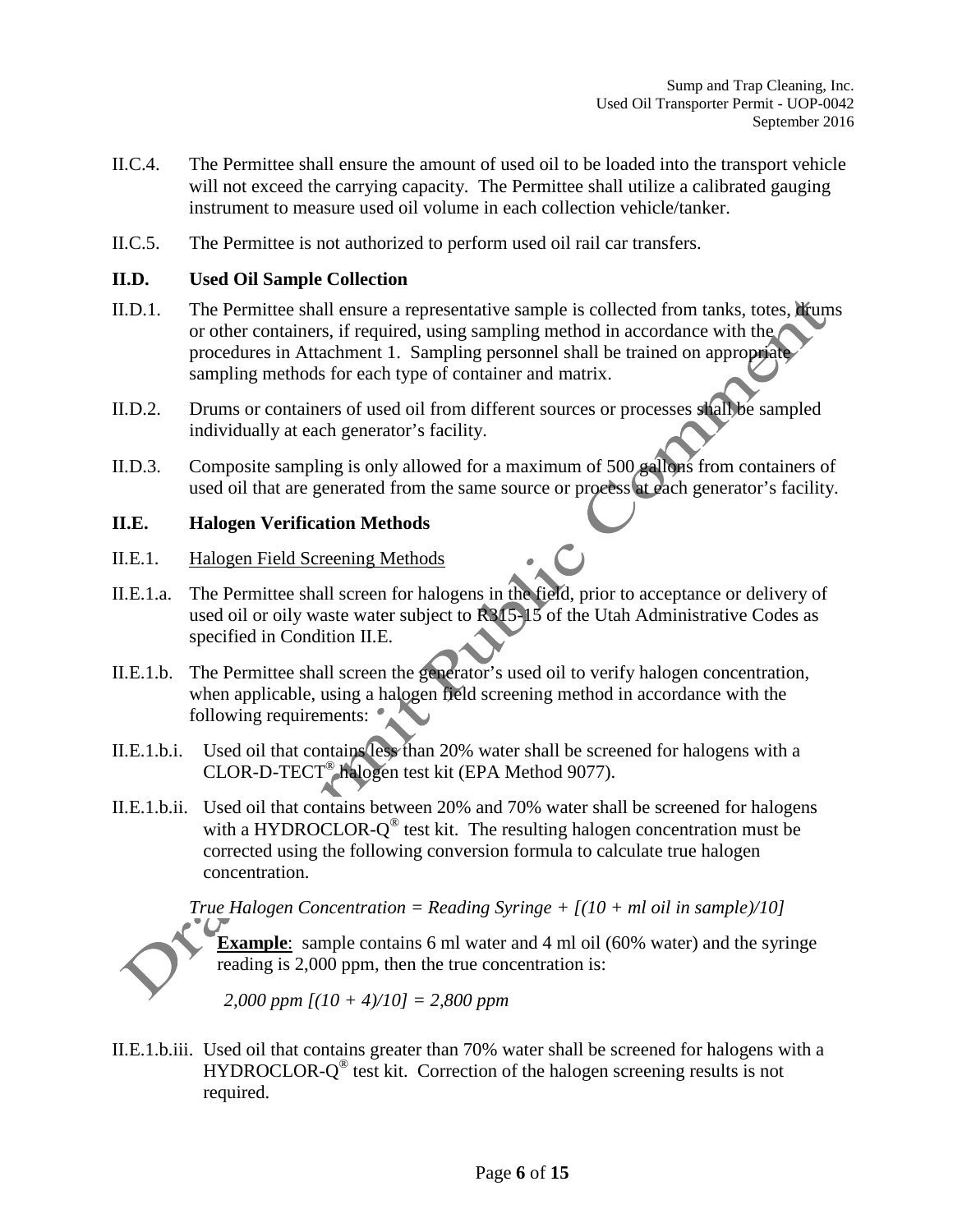- II.E.1.c. The requirement for a quality control sample (duplicate) may be satisfied by testing prior to off-loading from permitted vehicles in accordance with the CLOR-D-TECT® kits (EPA Method 9077) and is not required for each load collected at individual generators.
- II.E.1.d. The Permittee shall document on acceptance records or bill of lading the screening results.
- II.E.2. Halogen Laboratory Analytical Methods
- II.E.2.a. The Permittee shall submit a representative used oil sample to a Utah-certified laboratory to analyze for total halogen concentrations using Method 9076 or other equivalent method approved by the Director.
- II.E.2.b. The Permittee shall attach a copy of the analytical results to the transportation document such as a bill of lading or manifest.
- II.E.3. Halogen Generator Knowledge Method
- II.E.3.a. The Permittee shall have information on file, (e.g., analytical testing, industry process knowledge) which is sufficient, as determined by the Director, to support the use of generator knowledge.
- II.E.3.b. The Permittee may not use a material safety data sheet (MSDS) or safety data sheets (SDS) as the sole source in making a halogen concentration determination.
- II.E.3.c. The Permittee shall document on the acceptance record "Generator Knowledge" with an appropriate identifier, e.g., profile ID for used oil collected.
- II.E.3.d. Used oil with halogen concentrations between 1,000 ppm and 4,000 ppm may be accepted for transport, if the Permittee rebuts the hazardous waste presumption (II.G.) or has documentation (analytical data) from a prior used oil handler that the used oil is not a hazardous waste. The Permittee shall attach any analytical results used to rebut the hazardous waste presumption to the shipping documents.
- II.E.3.e. Used oil determined to be on-specification by a Utah-registered marketer can be collected and transported without further testing. Bills of lading, manifests or other used oil transportation records shall include copies of the analytical results for reference.

### **II.F. PCB Contaminated Used Oil**

- II.F.1. The Permittee shall not accept for transport used oil with PCB concentrations greater than or equal to 50 mg/kg. Used oils containing PCB concentrations greater than or equal to 50 mg/kg are subject to TSCA regulations 40 CFR 761. Used oils containing PCB concentrations greater than or equal to 2 mg/kg but less than 50 mg/kg are subject to both R315-15 of the Utah Administrative Code and 40 CFR 761.
- II.F.2. The Permittee shall obtain analytical results of dielectric oil used in transformers and other high voltage devices, verifying the PCB concentrations are less than 50 mg/kg prior to loading the used oil into the transportation vehicle.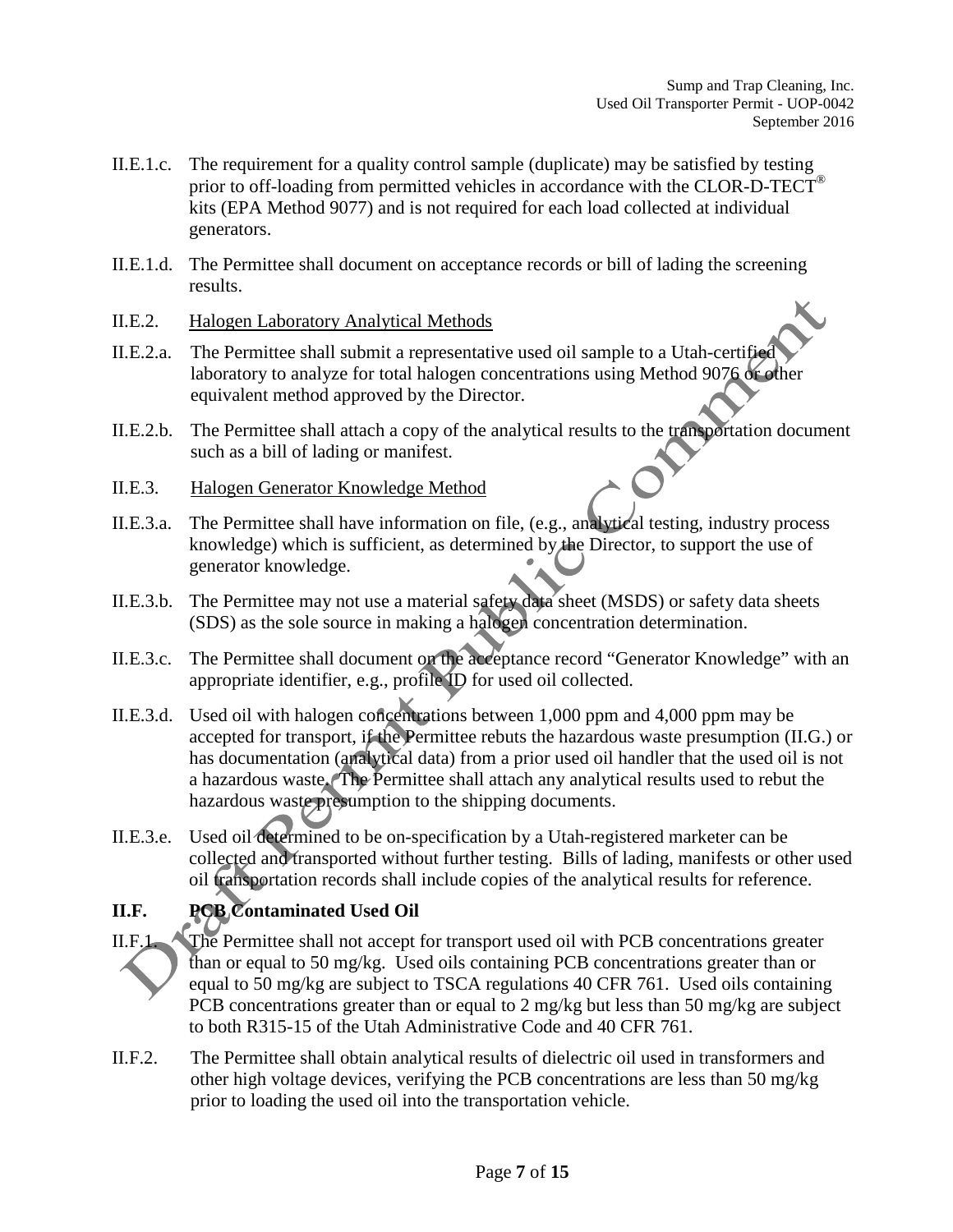- II.F.3. The Permittee shall determine the PCB concentration of other used oils not specified in Condition II.F.2 through written certification from the generator or laboratory testing.
- II.F.4. Used oil may not be diluted to avoid any provision of any federal or state environmental rules.
- II.F.5. If PCB concentrations greater than or equal to 2 mg/kg have been transported, the Permittee shall assume that all subsequent loads of used oil are contaminated with PCBs and has a quantifiable PCB concentrations of 2 mg/kg or greater unless the equipment has been decontaminated as described in 40 CFR 761 Subpart S.
- II.F.6. Table II.F lists required laboratory PCB sample preparation and analytical methods.

| <b>Methods</b>                                  | <b>Analytical Methods:</b>                                                                                                               | <b>Analytes</b>   |                    |
|-------------------------------------------------|------------------------------------------------------------------------------------------------------------------------------------------|-------------------|--------------------|
|                                                 |                                                                                                                                          | <b>PCB CAS RN</b> | <b>PCB</b> Aroclor |
|                                                 |                                                                                                                                          | $12674 - 11 - 2$  | $1016*$            |
|                                                 | 8082A<br><b>PCB</b> Analytical Method<br>Analyses of the Aroclors<br>bolded in the last column<br>are mandatory.<br>Choose an additional | 147601-87-4       | 1210               |
|                                                 |                                                                                                                                          | 151820-27-8       | 1216               |
|                                                 |                                                                                                                                          | 11104-28-2        | $1221*$            |
|                                                 |                                                                                                                                          | 37234-40-5        | 1231               |
|                                                 |                                                                                                                                          | 11141-16-5        | $1232*$            |
| <b>Sample Preparation</b><br>Methods: 3580A and |                                                                                                                                          | 71328-89-7        | 1240               |
| 3665A (Cleanup)                                 |                                                                                                                                          | 53469-21-9        | $1242*$            |
|                                                 | two Aroclors from the                                                                                                                    | 12672-29-6        | $1248*$            |
|                                                 | last column for analysis<br>which could be                                                                                               | 165245-51-2       | 1250               |
|                                                 | contained in the oil,                                                                                                                    | 89577-78-6        | 1252               |
|                                                 | which will make a total<br>of seven Aroclors.                                                                                            | 11097-69-1        | $1254*$            |
|                                                 |                                                                                                                                          | 11096-82-5        | $1260*$            |
|                                                 |                                                                                                                                          | 37324-23-5        | 1262               |
|                                                 |                                                                                                                                          | 11100-14-4        | 1268               |

### **Table II.F: PCB Sample Preparation and Analytical Methods**

### **II.G. Rebuttable Presumption**

- II.G.1. Used oil with total halogen concentrations greater than 1,000 parts per million (ppm) is presumed to have been mixed with a hazardous waste and shall be managed as a hazardous waste unless the Permittee successfully rebuts the presumption.
- II.G.2. The Permittee may rebut the hazardous waste presumption in accordance with R315-15- 4.5 of the Utah Administrative Code if the Permittee can demonstrate that the used oil does not contain significant concentrations of any of the halogenated hazardous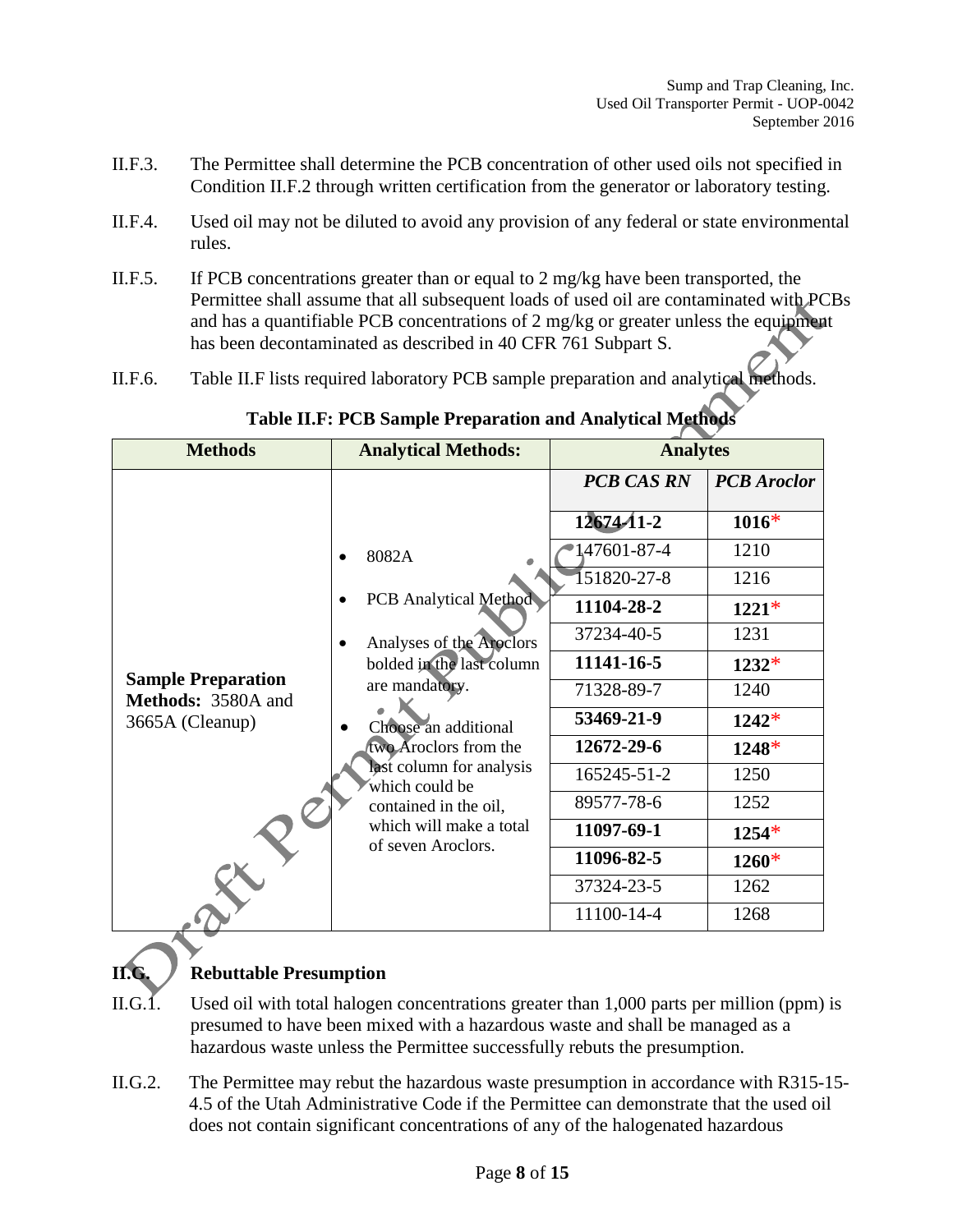constituents listed in Appendix VIII of EPA CFR 40, Part 261 which includes volatiles, semi-volatiles, PCBs, pesticides, herbicides and dioxin/furans.

- II.G.3. If the additional tests show that used oil has been mixed with a listed hazardous waste identified in R315-261 of the Utah Administrative Code, the mixture is subject to regulation as a hazardous waste regardless of the level of halogenated constituents.
- II.G.4. The rebuttable presumption does not apply to metalworking oils/fluids containing chlorinated paraffins if they are processed through a tolling arrangement as described in R315-15-2.5(c) of the Utah Administrative Code to reclaim metalworking oils/fluids. The rebuttable presumption does apply to metalworking oils/fluids if such oils/fluids are recycled in any other manner or disposed.
- II.G.5. The rebuttable presumption does not apply to used oils contaminated with chlorofluorocarbons (CFCs) removed from refrigeration units if the CFCs are destined for reclamation. The rebuttable presumption does apply to used oils contaminated with CFCs that have been mixed with used oil from sources other than refrigeration units.

### **II.H. Used Oil Training**

- II.H.1. The Permittee shall train handlers of used oil in accordance with R315-15-4 of the Utah Administrative Code and the requirements of this Permit. New employees may not manage or transport used oil without a trained employee present until used oil training is completed.
- II.H.2. The Permittee shall follow a written training program (Attachment 2 Training Plan). Employee training shall include documentation that the following topics were covered: identification of used oil, recordkeeping requirements and facility used oil procedures for handling, transporting, sampling and analysis, emergency response, spill reporting and personal safety.
- II.H.3. Employees collecting and performing field halogen testing shall be trained and demonstrate competence in collecting a representative used oil sample and testing for halogens using a CLOR-D-TECT<sup>®</sup> kit prior to fieldwork.
- II.H.4. The Permittee shall provide, at a minimum, an annual used oil-training refresher course for employees handling used oil. Additional training is required if the Permittee changes used oil handling procedures or this Permit is modified.

### **II.I. Spill Response, Remediation and Reporting**

II.I.1. In accordance with R315-15-9.1(a) of the Utah Administrative Code, the person responsible for the spill shall immediately take appropriate action to minimize the threat to human health and the environment and notify the DEQ Hotline at (801) 536-4123 if

II.H.5. The Permittee shall keep training records for each employee for a minimum of three years. Employees and supervisors shall sign and date training attendance sheets to document class attendance.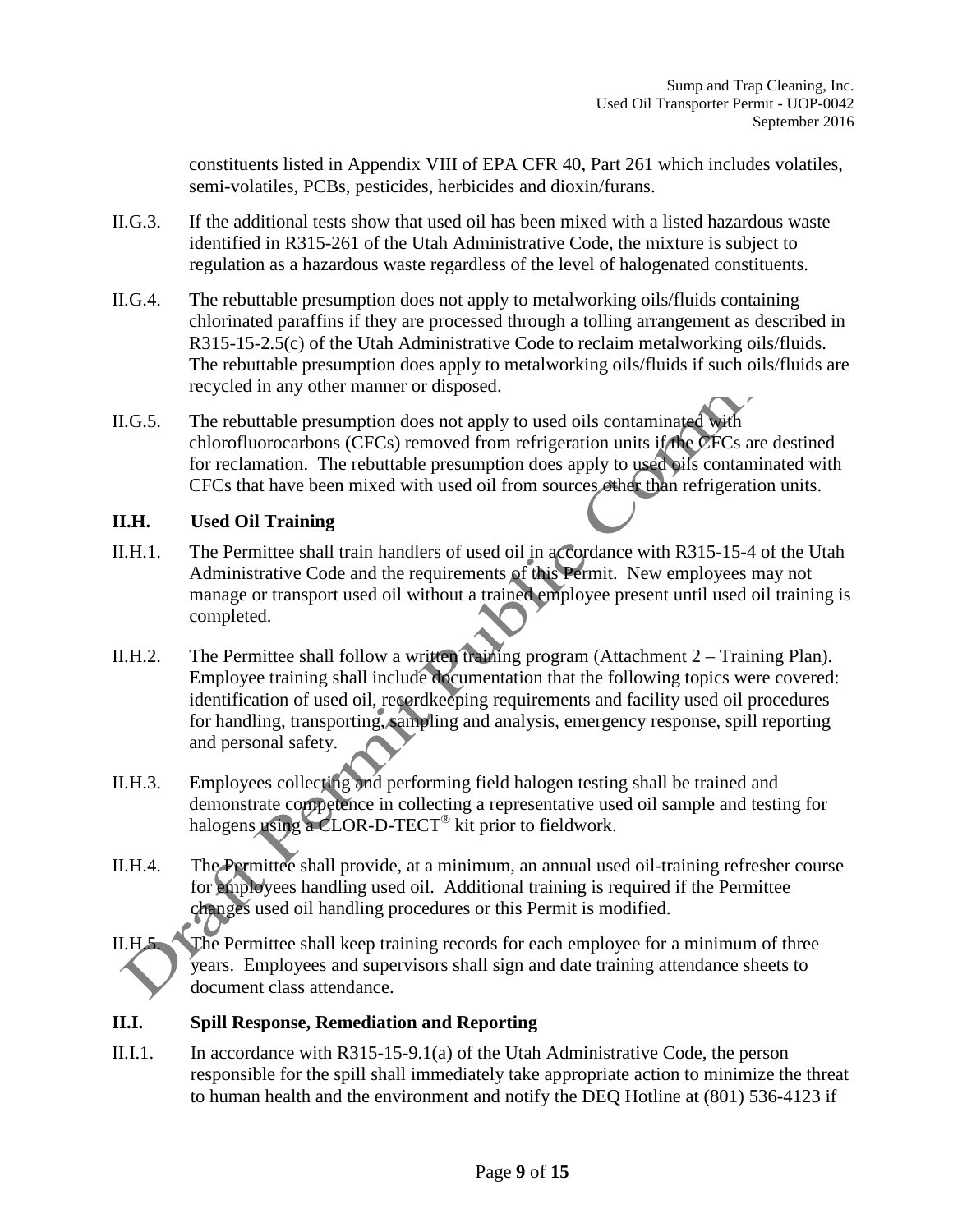the spill is greater than 25 gallons or for smaller spills that pose threat to human health or the environment.

- II.I.2. Responders shall take action to prevent spill from spreading by utilizing absorbent, booms, pads, rags, etc. (Attachment 3 – Emergency Controls Spill Plan).
- II.I.3. Once the material is containerized, a waste determination shall be made to determine the material's disposition.
- II.I.4. The Director may require additional cleanup action to protect human health or the environment.
- II.I.5. All costs associated with the cleanup shall be at the expense of the Permittee.
- II.I.6. Vehicle spill kits shall contain, at a minimum, the equipment listed in Table II.I of this Permit and shall be checked daily prior to collection activities.
- II.I.7. The Permittee shall report all relevant information, including the amount of waste generated from cleanup efforts, the characterization of the waste (i.e. hazardous or nonhazardous), final waste determination and disposal records. The report shall also include actions taken by the Permittee to prevent future spills.
- II.I.8. An air, rail, highway or water transporter who has discharged used oil shall give notice, if required by 49 CFR 171.15, to the National Response Center at http://nrc.uscg.mil/nrchp.html, (800) 424-8802. In addition to the notification above, a written report, as required in 49 CFR 171.16, shall be presented to the Director, Office of Hazardous Materials Regulations, Materials Transportation Bureau located in Washington, D.C., 20590.
- II.I.9. In accordance with R315-15-9.4 of the Utah Administrative Code, the Permittee shall submit to the Director a written report within 15 days of any reportable release of used oil.

| <b>Vault 11.1.</b> Spill Kit Equipment Kequil ements |                  |
|------------------------------------------------------|------------------|
| <b>Equipment Description</b>                         | Quantity         |
| Non-Sparking Shovel                                  |                  |
| <b>Broom</b>                                         |                  |
| <b>Buckets</b>                                       | 2                |
| Spill Absorbent Pillows $(18" X 18")$                | 10               |
| <b>Granulated Absorbent Clay</b>                     | $2 \text{ ft}^3$ |
| Absorbent Booms $(3" X 18")$                         |                  |
| Spill Plan with Emergency Contact Numbers            |                  |
| <b>Blank Spill Report Sheets</b>                     | 5                |
| Disposable Salvage bags                              | 2                |
| First Aid Kit and Fire Extinguisher                  | 1 each           |

### **Table II.I: Spill Kit Equipment Requirements**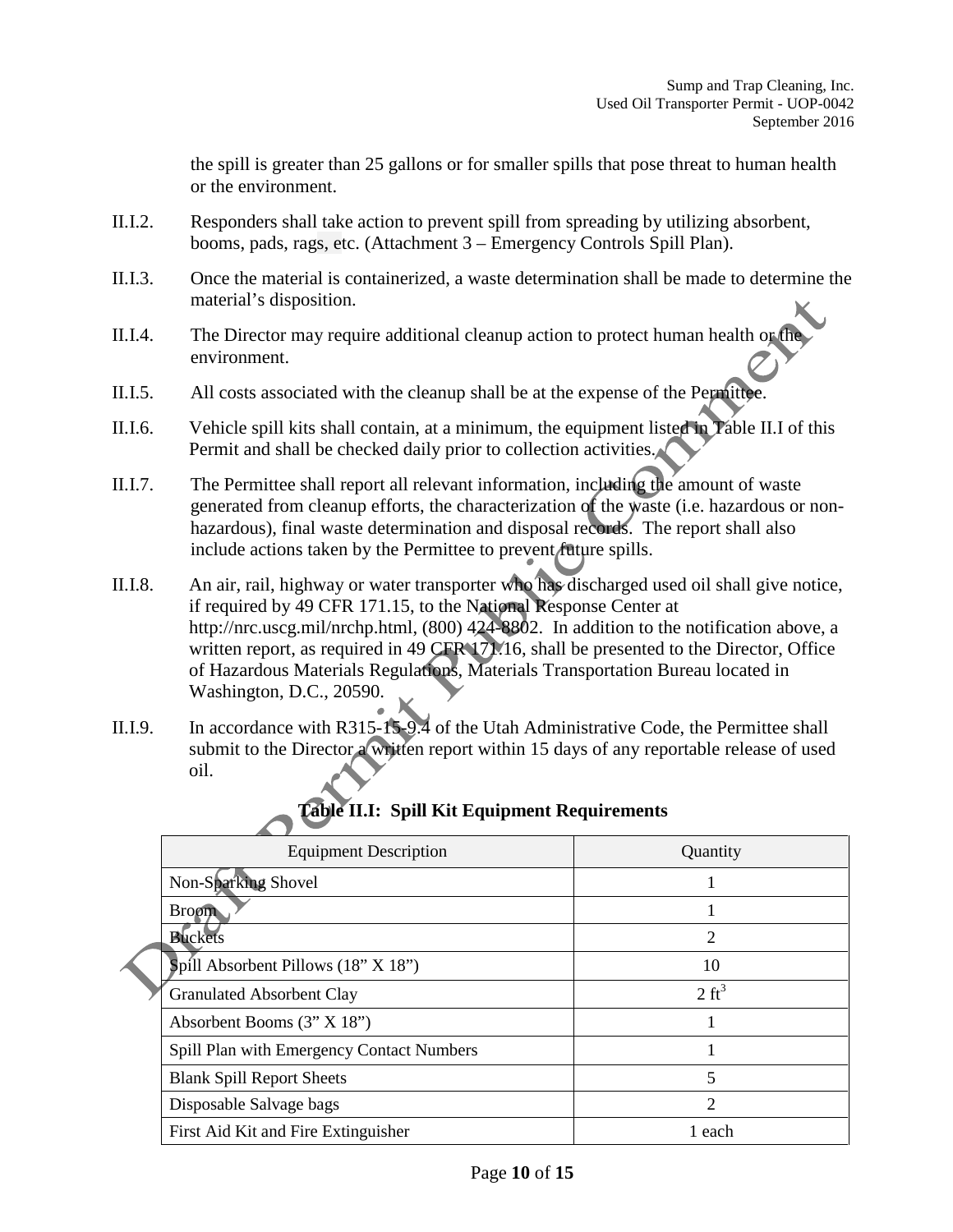Sump and Trap Cleaning, Inc. Used Oil Transporter Permit - UOP-0042 September 2016

### **ATTACHMENT 1**

#### **Sample Collection Procedures**

Sump & Trap Cleaning, Inc. employees shall use the sampling procedures below to collect a representative sample from customers' tanks and containers when screening used oil for halogen content prior to collection.

### **Procedure 1: Containers - 375 gallons or less**

**Sampling Equipment:** Oil thief sampler 175 ml, 39 inch, sample jar.

### **Step 1**

Take oil thief sampler and dip into drum or tote make sure the tube fills up a good cross section before covering top hole with finger

### **Step 2**

Open sample jar and dispense entire contents from drum thief into sample jar

### **Step 3**

Screen sample using CLOR-D-TECT<sup>®,</sup> HYDROCLOR-O<sup>®</sup> halogen test kit or prepare sample to send to a Utah certified laboratory.

### **Step 4**

Empty the sample in the bucket back into the used oil container/tank.

### **Procedure 2: Tankers/Pumper Trucks and Tanks/Containers ≥ 375 gallons**

**Sampling Equipment:** Dip tube sampler (Polypropylene/ plastic type tube) sampler.

### **Step 1**

Lower the sampling tube slowly into the liquid waste at a rate that allows the liquid level inside and outside the tube to equalize. Manways located at the top of the Tanker/Pump trucks will be used to collect samples.

### **Step 2**

Slowly withdraw Dip tube from the liquid. Either wipe the exterior of the sampler tube with a disposable cloth or allow excess liquid to drain back into the used oil container/tank.

### **Step 3**

Discharge the sample by placing the lower end of the Dip tube into a sampling bucket.

### **Step 4**

Screen sample using CLOR-D-TECT<sup>®</sup>, HYDROCLOR- $Q^@$  halogen test kit or prepare sample to send to a Utah certified laboratory.

### **Step 5**

Empty the sample in the bucket back into the used oil container/tank.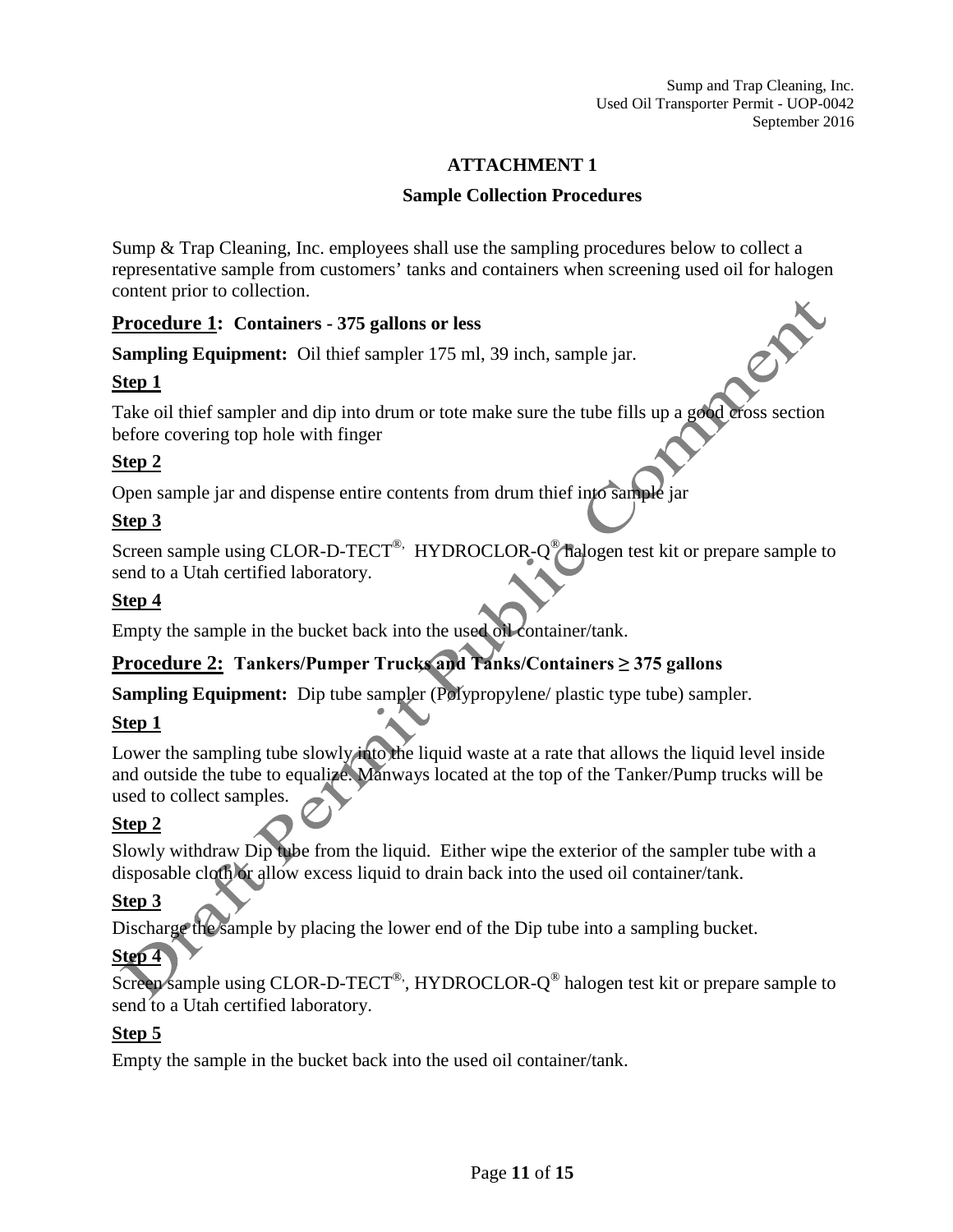### **ATTACHMENT 2**

### **Training Plan**

#### **General Training**

- 1.0. Employees will be trained on general used oil management procedures, sample collection procedures, halogen screening and laboratory analytical methods, rebuttable presumption testing, the appropriate use of "generator knowledge" when determining the halogen content, proper waste disposal, and the facility's Emergency Control Spill Plan.
- 2.0. New employees will be trained within 30 days of employment. Untrained employees will not be allowed to conduct used oil activities or transportation operations without the presence of a trained employee until training is completed.
- 3.0. Utah-specific used oil training will be conducted on an annual basis to all employees involved in used oil handling in Utah. The training will be provided during scheduled company safety/training meetings, or as appropriate. Refresher training will include identification of used oil and analysis requirements for used oil transportation in Utah, the "Emergency Controls/Spill Plan," spill reporting, and personal safety and protection.
- 4.0. The facility's health and safety manager or operations manager will maintain a written description of training activities and generate a training record for each employee to document employee training. Records of this training (date, employee name & signature, and items covered) will be kept and made available for inspection for three years, and a master copy will be kept in the company training file (Table 1).

| <b>Date</b> | <b>Name</b> | <b>Signature</b> | <b>Comments</b> |
|-------------|-------------|------------------|-----------------|
|             |             |                  |                 |
|             |             |                  |                 |
|             |             |                  |                 |

### **Table 1: Example of Used Oil Training Record**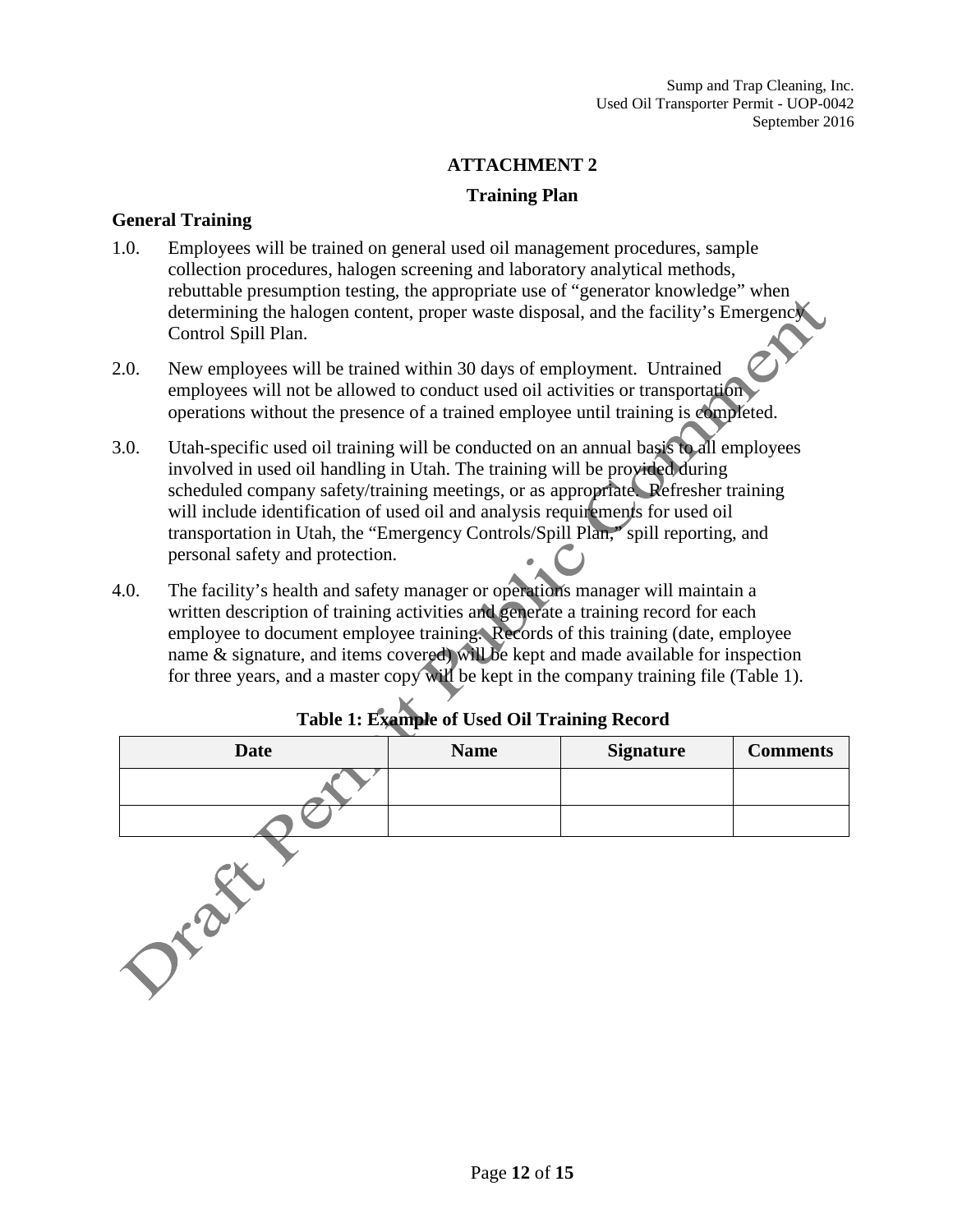### **ATTACHMENT 3**

#### **Emergency Controls- Spill Plan**

#### **General Procedures**

In the event of a release of used oil, the Sump and Trap, Inc. (Sump & Trap) employee will immediately take the following appropriate actions to contain and minimize the spill and the threat to life, health, environment and property:

- 1. Sump & Trap employee will attempt to control or stop the leak if it can be done safely.
- 2. Use absorbent material, booms, spill pads and dirt dams and dikes if necessary to control the material. If possible, keep spilled material out of storm drains and open waterways.
- 3. Contact 911 emergency responders if needed.
- 4. Contact his supervisor.
- 5. If necessary, the supervisor will contact an authorized waste remediation company for assistance with the clean- up.
- 6. Used oil spills exceeding 25 gallons, or that pose a risk to human health and the environment, shall be reported to Sump & Trap management, and to the Utah Department of Environmental Quality and any other applicable regulatory agency immediately after containment of the spill (Table 1).

### **Table: 1: Regulatory Agency Notification Numbers**

| <b>Regulatory Agency</b>                                     | <b>Contact Phone Number</b>          |
|--------------------------------------------------------------|--------------------------------------|
| <b>National Response Center</b>                              | $(800)$ 424-8802 or $(202)$ 426-2675 |
| Utah Department of Environmental Quality<br>(within 24 hrs.) | $(801)$ 536-4123                     |
| Utah State Highway Patrol                                    | $(801)$ 538-3400                     |

- 7. The following information shall be provided by telephone to the Utah State Department of Environmental Quality's', 24-hour answering service at 801-536-4123:
	- a. Name, telephone number and address of parties responsible for the release.
	- b. Name, title and telephone number of individual reporting.
	- c. Time and date of the release.
	- d. Location of the release, as specific as possible including nearest town, city, highway or waterway.
	- e. Description of released material found on the manifest or shipping document, along with the amount of material released.
	- f. Cause of the release.
	- g. Possible hazards to human health or the environment and the emergency action taken to minimize the threat.
	- h. The extent of injury, if any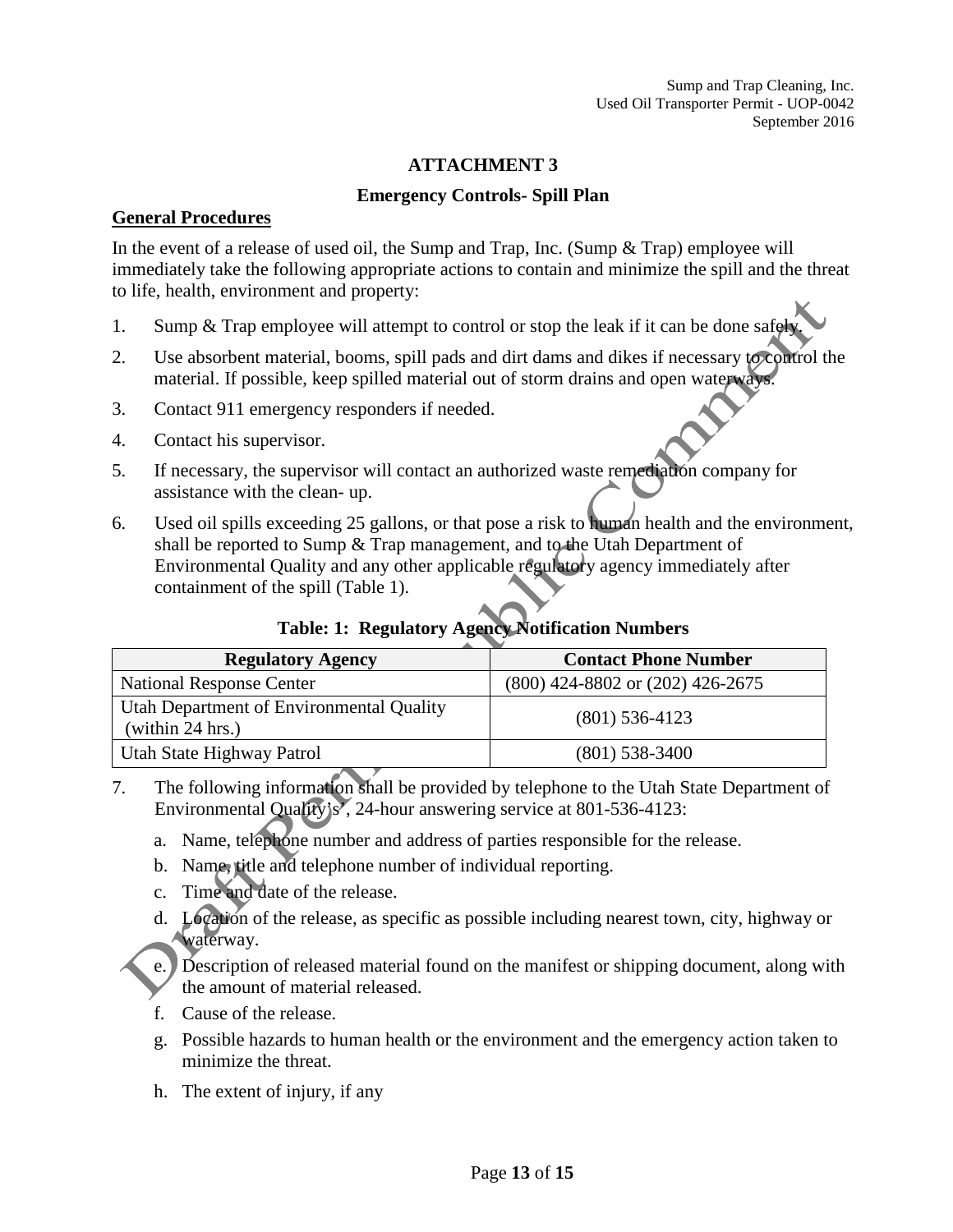- 8. If a spill occurs on a highway or railway, employees should immediately stop the release if possible, secure the scene and contain the spill. Sump & Trap shall give notice, if required by 49 CFR 171.15 to the National Response Center (Table 1).
- 9. The Sump & Trap employee shall submit a completed spill report to a supervisor at or before the end of the shift. A spill report of used Oil spills exceeding 25 gallons, or that pose a risk to human health and the environment, shall be submitted to the Division of Waste Management and Radiation Control within 15 days of the spill in accordance with R315-15- 9.1.
- 10. The driver/employee shall immediately notify the Sump & Trap emergency contacts in Table 2 below. If there are, injuries to personnel/public or the spill will require additional emergency responders to contain then all 911 to request help. The discharge notification form is included in this spill plan shall be completed immediately by the operator after containment of the used oil, notification to emergency responders (if applicable) and Sump & Trap management.
- 11. Employees are exempted from reporting de minimis drips to management that are immediately cleaned up by the responsible employee.
- 12. The Sump & Trap supervisor shall be responsible to initiate and complete any reporting and notification to the required Federal, State and local agencies
- 13. Used oil transport vehicles shall maintain absorbents and equipment to contain a leaking containers and spills. The Permittee's used oil transport vehicles shall be equipped, at a minimum, with in the equipment listed in Table 3.

| <b>Contact Person</b>                        | <b>Title</b> | <b>Contact Information</b> |
|----------------------------------------------|--------------|----------------------------|
| Richard Shane Adolf                          |              | Mobile: (801) 949-4934     |
|                                              | 0) wner      | Office: (801) 595-8151     |
|                                              |              | Email: shane@stcutah.net   |
| Fire Response<br>(In case of fire or injury) | <b>NA</b>    | 911                        |
|                                              |              |                            |

# **Table: 2: Emergency Contacts List**